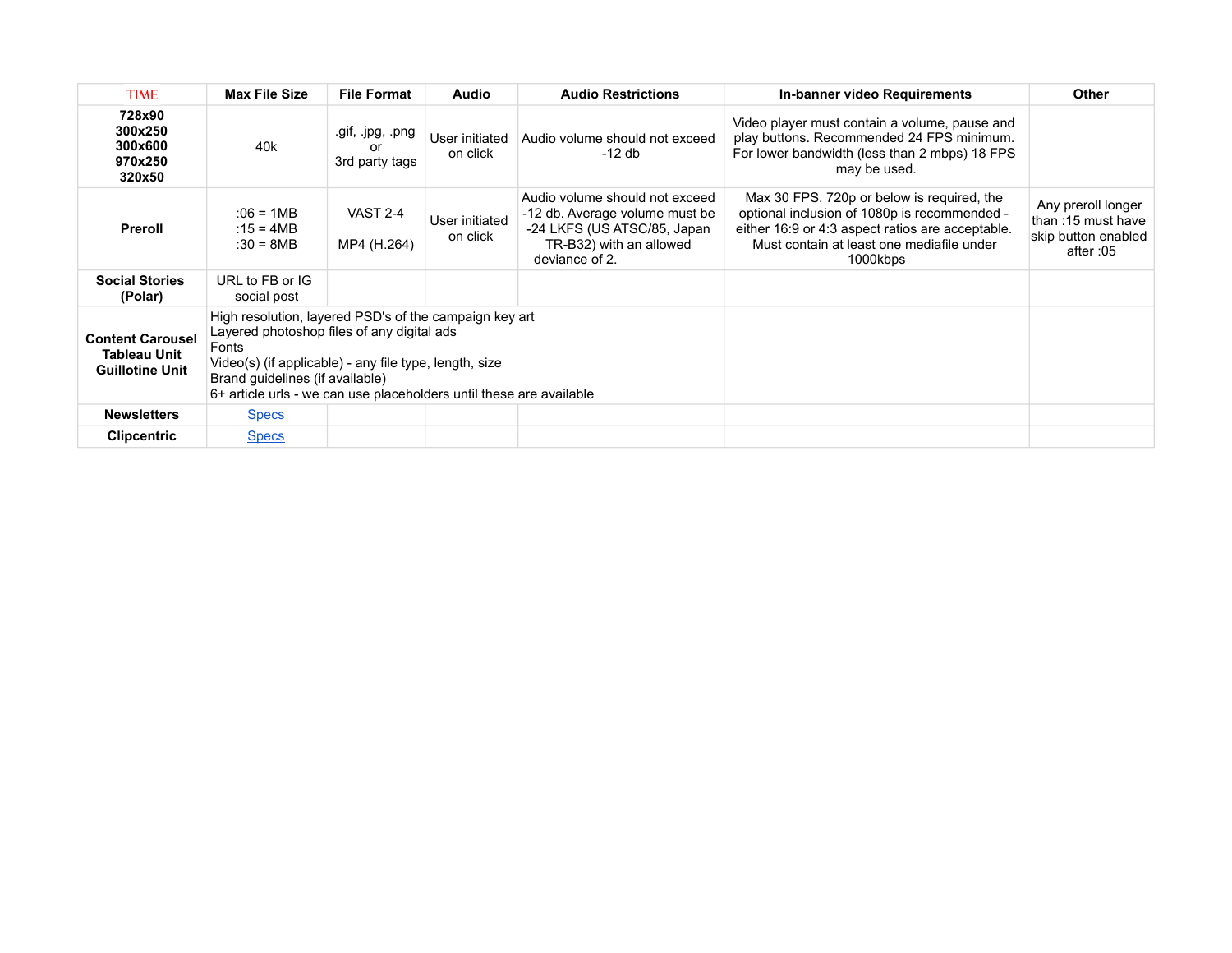# **Creative Requirements**

Ad must not exceed ten file requests during initial file load. Additional files can be loaded as necessary during host initiated subload (restricted) and user initiated loads (unrestricted).

Viewability pixels serving as the source of billable delivery must be the first pixel to fire in a third party tag

Flash creative is not accepted

All creative must be SSL compliant

All ad units must open a new browser window on click

If an ad contains a white background please include a black 1 pixel border surrounding the entire ad, including expanded panels, to ensure separation from editorial content

If rounded corners are used, save with a transparent background (PNG-24)

Local language banners are accepted, and these can only be targeted to campaign specific geos

#### **Creative Submission**

All assets are due to TIME 5 business days prior to the launch date

Please allow a 24-48 hour turnaround for all trafficking requests

Creative can only be swapped out a max of 3 times per flight, unless they are swapped on the back end of a tag

If serving an ad through a 3rd party, the 3rd party login information is required at the start of the campaign for billing purposes

Avalanche and Clipcentric assests due to TIME10 business days prior to launch

## **Ad Verification Requirements**

Ad verification must be set to monitor

Ad blocking is not permitted

#### **Creative Restrictions**

Ads with faux functionality require approval by edit.

Creatives should render into the Google Ads iframe.

Creatives should not in any way modify the DOM outside of the Google Ads iframe. This includes and is not limited to: moving, adding, and removing DOM nodes, modifying the attributes of DOM nodes, modifying the text of DOM nodes, and binding and unbinding events to DOM nodes

## **Additional Info:**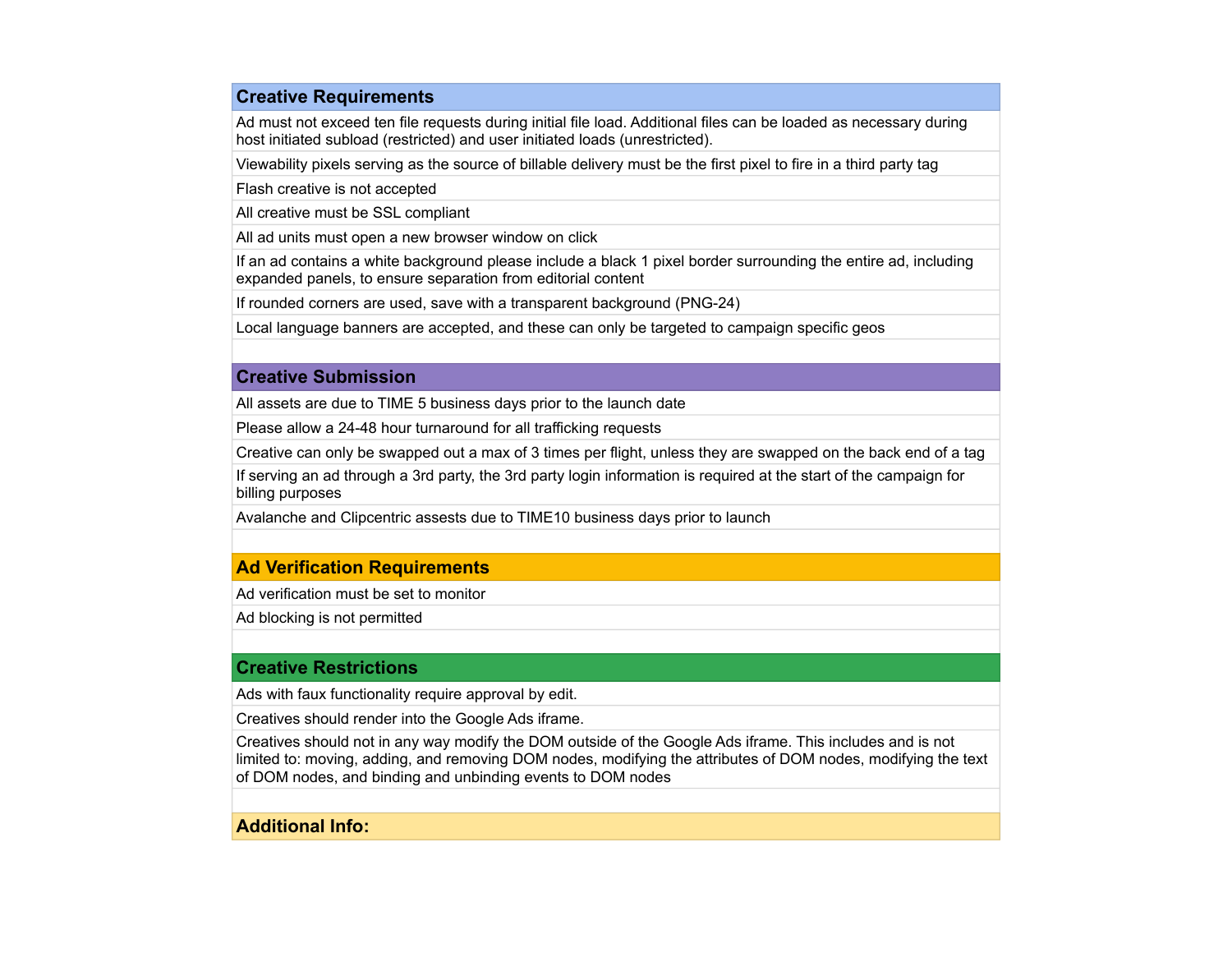Initial Load Definition: Includes all assets and files necessary for completing first visual display of the ad and requested before load event dispatched by the window object.

Subload Definition: This is the additional file weight an ad can load in addition to initial load. Ad file subload may begin after the load event has been dispatched by the window object. The ad should listen for the load event dispatched by the window object of the host page. When communication with the host page is not possible, then it is acceptable to listen for the load event dispatched by the window object of the ad iframe.

Rich media experiences that require files or creative assets in addition to initial load and subload limits should be user initiated.